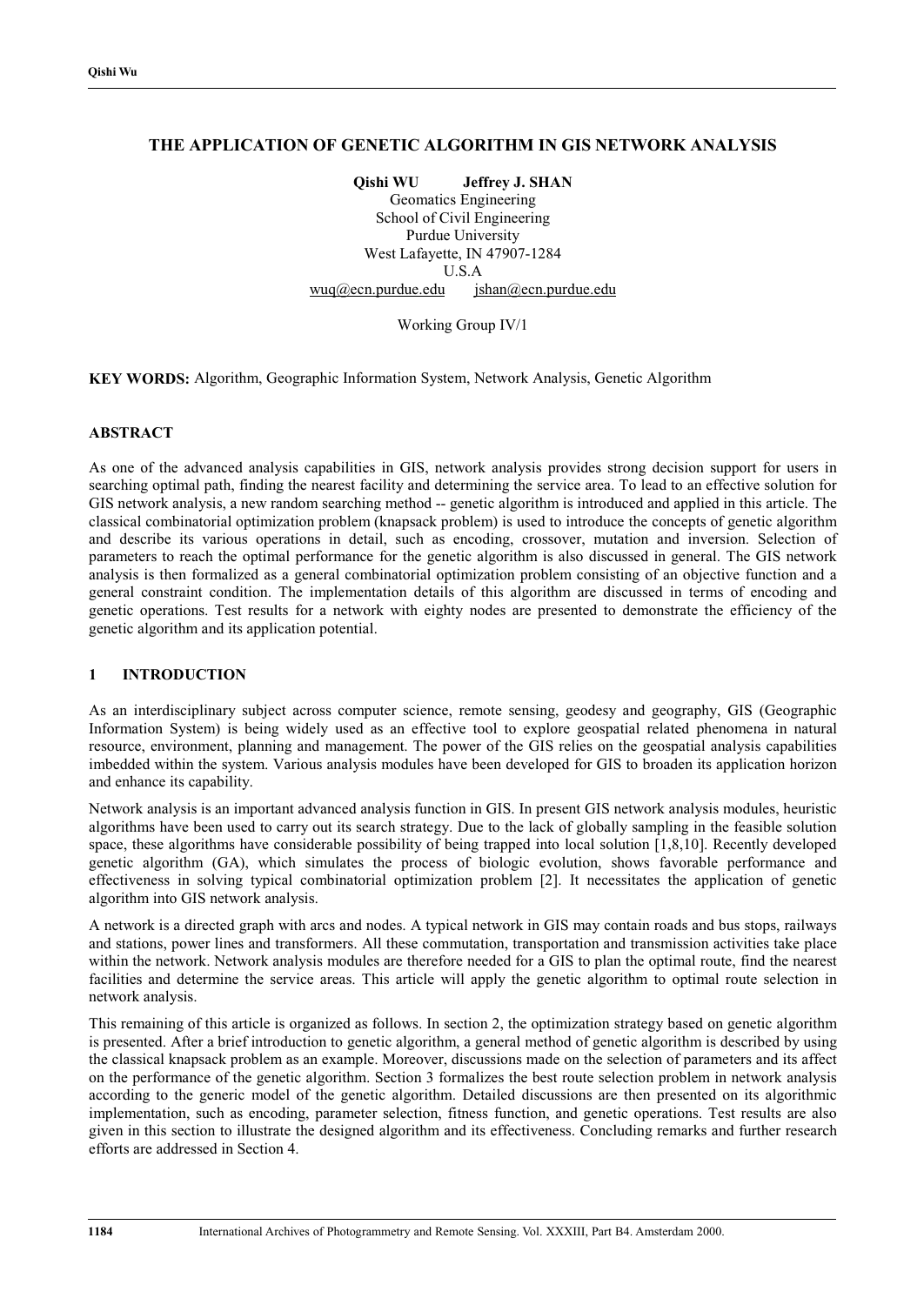### $\overline{2}$ **OPTIMIZATION STRATEGY BASED ON GENETIC ALGORITHM 2 OPTIMIZATION STRATEGY BASED ON GENETIC ALGORITHM**

## **2.1 Introduction to genetic algorithm**

Genetic algorithm is a computational model simulating the process of genetic selection and natural elimination in<br>biologic evolution. Pioneering work in this field was conducted by Holland in the 1960 s [3,4]. It was propo global or local optimal solution in the enormous search space. Comparing to traditional search algorithms in artificial intelligence (AI), genetic algorithm is able to automatically acquire and accumulate the necessary knowledge about the search space during its search process, and self-adaptively control the entire search process through random optimization technique. Therefore, it is more likely to obtain the global optimal solution without encountering the trouble of combinatorial explosion caused by disregarding the inherent knowledge within the search space. In addition, the genetic algorithm is characterized by its simplicity, robustness, adaptability to parallel process and flexibility in applications. It has been used to solve combinatorial optimization problems and non-linear problems with complicated  $\epsilon$  plus between used to solve constraints or non-differentiable objective functions constraints or non-differentiable objective functions.

# **2.2 General method of genetic algorithm**

The computation of genetic algorithm is an iterative process that simulates the process of genetic selection and natural elimination in biologic evolution. For each iteration, candidate solutions are retained and ranked ac quality. A fitness value is used to screen out unqualified solutions. Genetic operators, such as crossover, mutation, translocation and inversion, are then performed on those qualified solutions to estimate new candidate solutions of the next generation. The above process is carried out repeatedly until certain convergent condition is met. To illustrate the principal and its algorithm, the classical knapsack problem  $[1,5]$  is taken as an example. The classical knapsack problem can be described as follows:

$$
\text{Maximize: } \sum_{i=1}^{n} B_i X_i \tag{1}
$$

$$
\text{Constrain: } \sum_{i=1}^{n} S_i X_i \le C \ X_i \in \{0,1\}, \quad 1 \le i \le n \tag{2}
$$

where *i S* represents the resource consumption for the i-th activity, *C* represents the total available resource and *Bi* represents the gained profit from the i-th activity.  $X_i$  is set to either 1 or 0:  $X_i = 1$  means that the i-th activity is carried out,  $X_i = 0$  means the i-th activity is not carried out. The essence of knapsack problem is to pursue the maximum profits with the constraint of limited total available resource. Following steps are carried out to  $\frac{1}{2}$  is the constraint of limited total available resource. For  $\frac{1}{2}$  steps are carried out to obtain the carried out to obtain the carried out to obtain the carried out to obtain the carried out to obtain the ca

(1) Genetic encoding<br>A string T of n binary bits is used to represent one possible solution. If the i-th activity is carried out,  $T(i)(1 \le i \le n) = 1$ , otherwise  $T(i)(1 \le i \le n) = 0$ .

- (2) Select initial population size M and produce M random solutions as initial solution set  $T_k$  ( $1 \leq k \leq M$ ).
- (3) Calculate the fitness value  $f(T_k)$  for each solution  $T_k (1 \leq k \leq M)$ .

The objective function of the knapsack problem can be represented as:

$$
J(T_k) = \sum_{i=1}^{n} T_k(i) B_i
$$
 (3)

subject to: 
$$
\sum_{i=1}^{n} T_k(i) S_i \leq C \qquad 1 \leq k \leq M
$$
 (4)

where *C* is a bounding constant. We can construct fitness function for analysis problem as follows:

 $f(T_k) = J(T_k) + g(T_k)$ ,  $1 \le k \le M$  (5)

where  $g(T_k)$  is the penalty function when  $T_k$  violates the constraints. It can take the form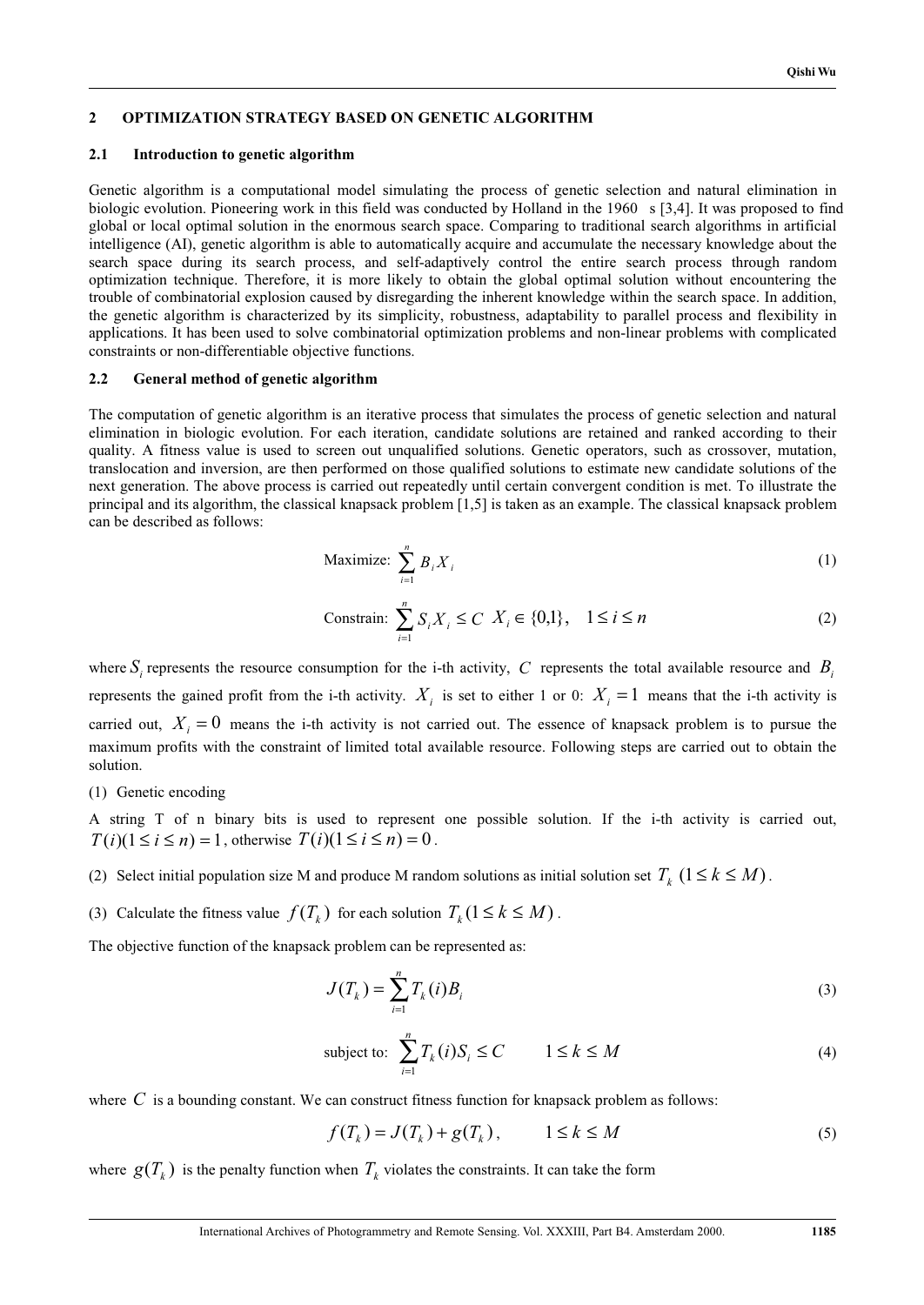$$
g(T_k) = \begin{cases} 0 & C - \sum_{i=1}^{n} T_k(i) S_i \ge 0 \\ \beta E_m(C - \sum_{i=1}^{n} T_k(i) S_i) & C - \sum_{i=1}^{n} T_k(i) S_i < 0 \end{cases}
$$
(6)

where  $E_m$  is the maximum value of  $B_i / S_i (1 \le i \le n)$ , and  $\beta$  is a proper penalty coefficient.

For each individual solution, compute its fitness value  $f(T_k)$ ,  $1 \leq k \leq M$ .

(4) Compute the survival probability  $P_k$  for each individual (solution)  $T_k$  by using the fitness proportional model:

$$
P_k = f(T_k) / \sum_{j=1}^{M} f(T_j)
$$
 (7)

Then design a random selector and produce the hybridization individuals according to each  $P_k$ .

(5) Generate the solution set of next generation.

Select two hybridization individuals  $T_u$  and  $T_v$ , then combine them to get two other individuals  $T_u$ <sup>,</sup> and  $T_v$ <sup>,</sup> of new generation by using combinatorial rules of selection, crossover, mutation and inversion. This p generation by using compiled rules of selection,  $\alpha$  is used to the selection of the selection of selection,  $\alpha$  individual solutions of new generation are obtained. There are several genetic operators involved in this M individual solutions of new generation are obtained. There are several genetic operators involved in this calculation.

Crossover is an operation of segment exchange for two solutions. Given two parents (hybridization individuals)

$$
T_u = 01010/1011100
$$
  

$$
T_v = 10100/1101010
$$

where " /" represents the crossover point. The crossover of above two solutions produces two children:

$$
T_u = 01010/1101010
$$
  

$$
T_v = 10100/1011100
$$

Inversion is to reverse the order of data in a solution segment. Given one parent solution

*T u* =010/01101/1100

where the inversion segment is defined by left " /" and right " /". Performing inversion operation produces the following child:

$$
T_u = 010/10110/1100
$$

 $T$  mutation operator chooses one or more generator  $T$  is the individual string and changes (for example,  $\frac{1}{2}$ ).  $r$ reverses) the preset mutation probability. Given one parameter  $\frac{1}{2}$ 

$$
T_v = 010101011100
$$
\n
$$
two selected gene loci
$$

Performing mutation operation produces the following child:

$$
T_v = 011101010100
$$
\n
$$
gene loci after mutation
$$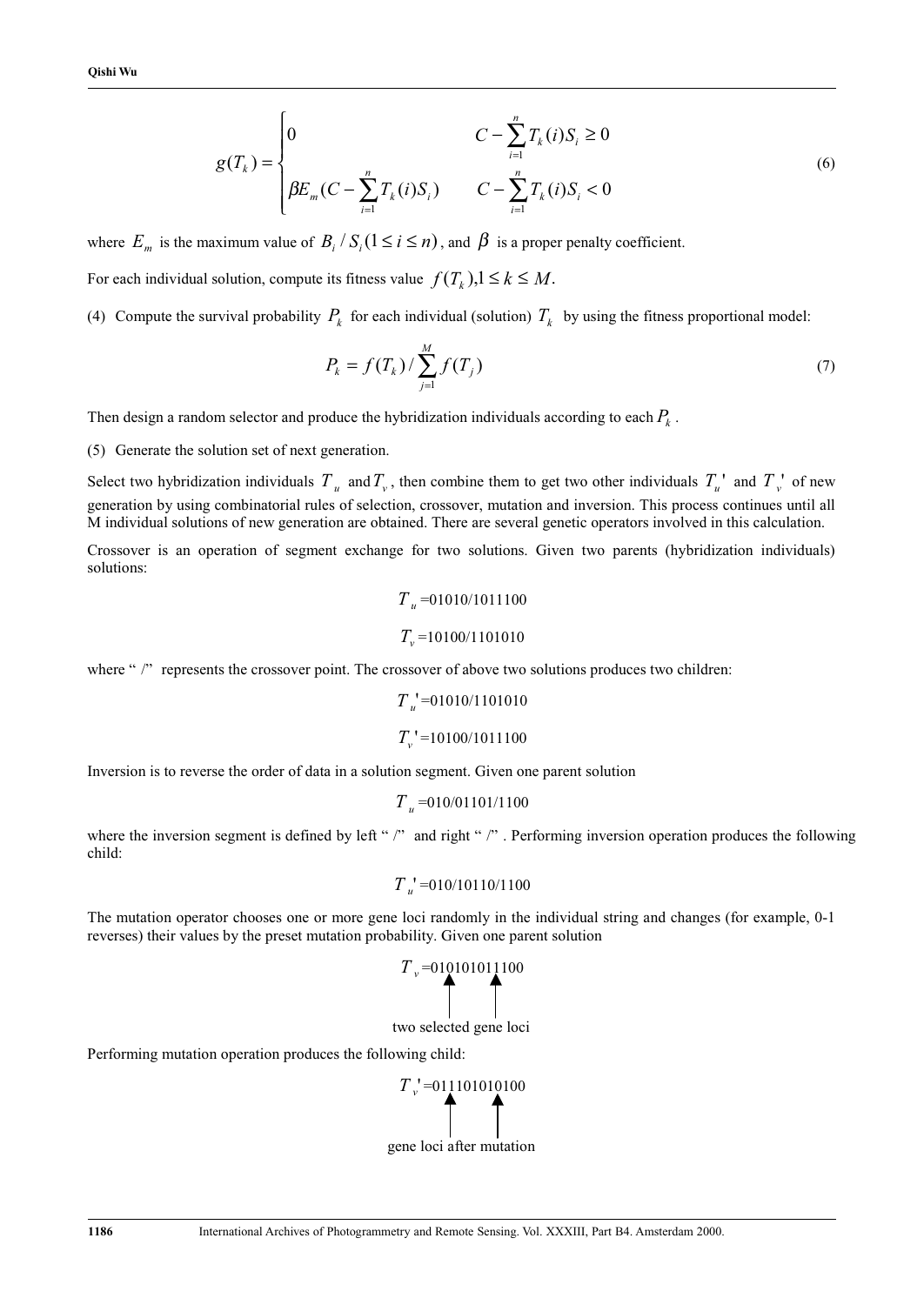$\epsilon$  is reached or the solution quality is satisfied  $\frac{1}{1}$  is satisfied.

A general C language description of the iterative process is given as follows:

```
Main()
\overline{\phantom{a}}int gen_no;<br>generate(oldpop);
         for(gen no=0;gen no<maxgen;gen no++)
         fforcegengengengengengen\frac{1}{2}<sup>{</sup>
                  evaluate(oldpop);<br>newpop=select(oldpop);
                  crossover(newpop);
                  mutation(newpop);
                  inversion(newpop);
                  inversion(newpop);
                  \mathbf{r} \cdot \mathbf{r} or \mathbf{r} \cdot \mathbf{r}}
```
<sup>3</sup><br>Above C language codes only describe major steps in genetic algorithm. To build a complete and practical application, other additional functions are needed. During the search process, genetic algorithm does not require any outside knowledge except fitness function to select qualified solutions. Therefore, the design of fitness function has direct  $k_{\text{max}}$  for the select finite performance. Moreover, a proper data model will be very beligible or the implementation of  $k_{\text{max}}$  $\mathbf{a}$  is performed with performance. Moreover, a proper data model will be very helpful for the implementation of the implementation of the implementation of the implementation of the implementation of the implementati the algorithm.

# **2.3 Discussion of key parameters and techniques in GA**

2.3.1 **Population size**<br>Population size has significant impact on the final result and performance of genetic algorithm. According to the Schema Theorem [5], given the population size M, the genetic operators are able to produce  $M^3$  schemas. Based on this fact, more and more building blocks can be generated and optimized till the optimal solution is found. Obviously, the larger the population size, the more likely to obtain the global optimal solution. The larger population size also means larger variety of individuals and less danger of being trapped into local optimization. However, the large population size may also bring some drawbacks. For instance, with the larger population size, the computation complexity will increase, and some good individuals with high fitness values may be eliminated during the selection operation [6]. On the other hand, small population size will limit the searching space and the premature convergence  $\frac{1}{2}$  on the other hand, small population size will be not the other hand, small population size  $\frac{1}{2}$  and  $\frac{1}{2}$  and  $\frac{1}{2}$  convergence and the premature convergence and the preformance or easily may occur under this circumstance, which may impair the performance greatly.

2.3.2 **Crossover, mutation and inversion**<br>Similar to the gene recombination, which plays an essential role during the process of natural biologic evolution, the crossover is the most significant operation in the genetic search strategy. It determines the major behavior of optimization process. Several crossover schemes are used, such as one-point crossover, two-point crossover and multipoint crossover. However, as a common criterion, any crossover operator should ensure that the proper genes of good individuals be inherited by the new individuals of next generation. A big crossover probability may improve genetic algorithm s capability to search new solution space, while increase the likelihood of disordering the combination of algorithm s capability to search new solution space, while increase the likelihood of disordering the computation space, which is set too small search process may be tranned in a dull status and is good genes. However, if the crossover probability is set to small, see the cross may be trapped in a dull status and is seen in a dull status and is seen in a dull status and is defined in a dull status and is defined in

prone to ceasing.<br>The main function of mutation operation is to prevent losing single important gene segment to maintain the variety of solution population. Because frequent mutation operation may make the genetic algorithm tend to be random search, relatively small probability for mutation operation, e.g. 0.001, is favorable.

The inversion is a special form of mutation. It is designed to carry out reordering operation and improve the local search ability for genetic algorithm. The crossover operator has wide span of activity in the feasible solution space. Due to the pressure of genetic selection and natural elimination, it is also not easy for the mutation operation to carry out local search activity (especially at the late period when genetic algorithm tends to convergence) [5]. search activity (especially at the late period when genetic algorithm tends to convergence) [5].

2.3.3 **Encoding and fitness function**<br>As genetic algorithm is unable to directly handle the parameters in the problem, it is necessary to convert them to the individuals made un of genes in genetic algorithm. This conversion is called encoding. Due to the robustness of genetic individuals made up of genes in genetic algorithm. This conversion is called encoding. Due to the robustness of genetic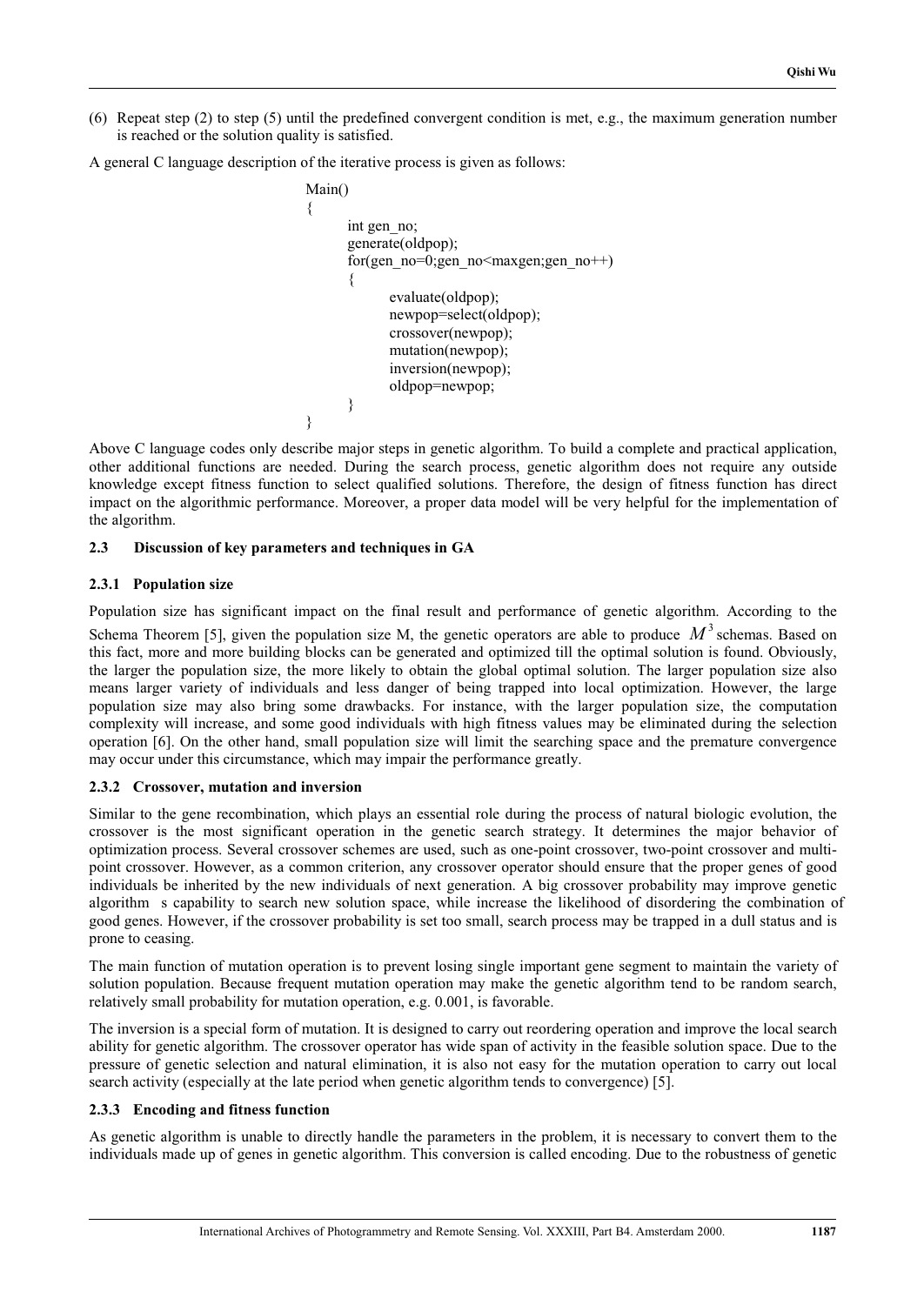algorithm, it doesn thave critical requirement for encoding technique, as long as minimum three encoding criteria, such as completeness, soundness and non-redundancy, are satisfied [7].

In general, genetic algorithm doesn t need outside information except the fitness function (or objective function) to control the convergence of computation. The objective function of genetic algorithm may have discontinuous or nondifferentiable constraints. To handle the general optimization problem with constraints, the penalty method is often used in the design of fitness function. For example an original minimization problem with constraint can be described as follows  $[5]$ : follows [5]:

Minimize: 
$$
F(x)
$$
 (8)

with constraints:  $b_i(x) \ge 0$   $l = 1,2,\dots, p$  (9)

where  $\frac{f(x)}{g(x)}$  is the objective function and  $\frac{f(x)}{g(x)}$  is the penalty method. By using the penalty method, the penalty method, the penalty method, the penalty method, the penalty method, the penalty method, the pen above problem can be converted to non-constraint problem:

Minimize: 
$$
F(x) + \lambda \cdot \sum_{l=1}^{p} \Phi[b_l(x)]
$$
 (10)

where,  $\lambda$  is the penalty coefficient, and  $\Phi$  is the penalty function, which may take the form of Eq.(6).<br>2.3.4 Selection mechanism

The selection operation is to select good individuals and at the same time eliminate bad individuals from population based on the evaluation of individual fitness. It is also called reproduction operation. Its aim is to inherit good individuals directly from last generation or indirectly from the new individuals produced by mating the old individuals. The frequently used selection mechanisms include fitness proportional model, rank-based model, expected value model and elitist model etc  $\begin{bmatrix} 2 & 5 \end{bmatrix}$ and eliminates  $\cdots$   $\cdots$ 

## **3 ALGORITHM IMPLEMENTATION**

## $3.1$ **3.1 Data preprocessing**

Data preprocessing is to reorganize the spatial data in GIS to facilitate the implementation of genetic algorithm. Spatial data is often organized in a way that will benefit their display and analysis in a GIS environment. software products may have different types of data organization and management. These data models are useful for convenient layer display, but may not be suitable for the implementation of search strategies of genetic algorithm [8,9]. Therefore, the spatial data provided by GIS database need to be preprocessed and re-modeled before they can be used  $\frac{1}{2}$  for network analysis with genetic algorithm for network analysis with genetic algorithm.

## **3.2 Description of algorithm optimization process**

**3.2.1 Encoding of network problem**<br>**A** successful encoding method will benefit the performance of the genetic algorithm. Assume that there are *n* nodes in the problem space. For each node, a unique number chosen from 1 to *n* is assigned to it. We use a string  $T$ , which contains the nodes numbers, to represent a candidate solution to the optimal route problem. For example, if the string  $\overline{T}$  is [3,5,8,1) and the nodes its corresponding route begins from node 3 passing through node 5 then node 8,1  $T = \frac{1}{2}$  is  $T = \frac{1}{2}$  is  $T = \frac{1}{2}$  . Then node  $3$  is the significant of  $T = \frac{1}{2}$  is the significant of  $T = \frac{1}{2}$  is the significant of  $T = \frac{1}{2}$  is the significant of  $T = \frac{1}{2}$  is the significant of  $T = \frac$ 

**3.2.2 Generating initial population and computing fitness values**<br>Given the initial population size M and n the number of nodes in the network, a set of M strings of n dimension is generated randomly based on the above encoding method to form the initial solution. Each string  $T_k$   $(k = 1,2, M)$ represents one candidate solution.

Construct objective function as follows:

Minimize: 
$$
D(T) = \sum_{i=1}^{n-1} r_{i,i+1} d_{i,i+1}
$$
 (11)

With constraint: 
$$
\sum_{i=1}^{n-1} d_{i,i+1} < C \tag{12}
$$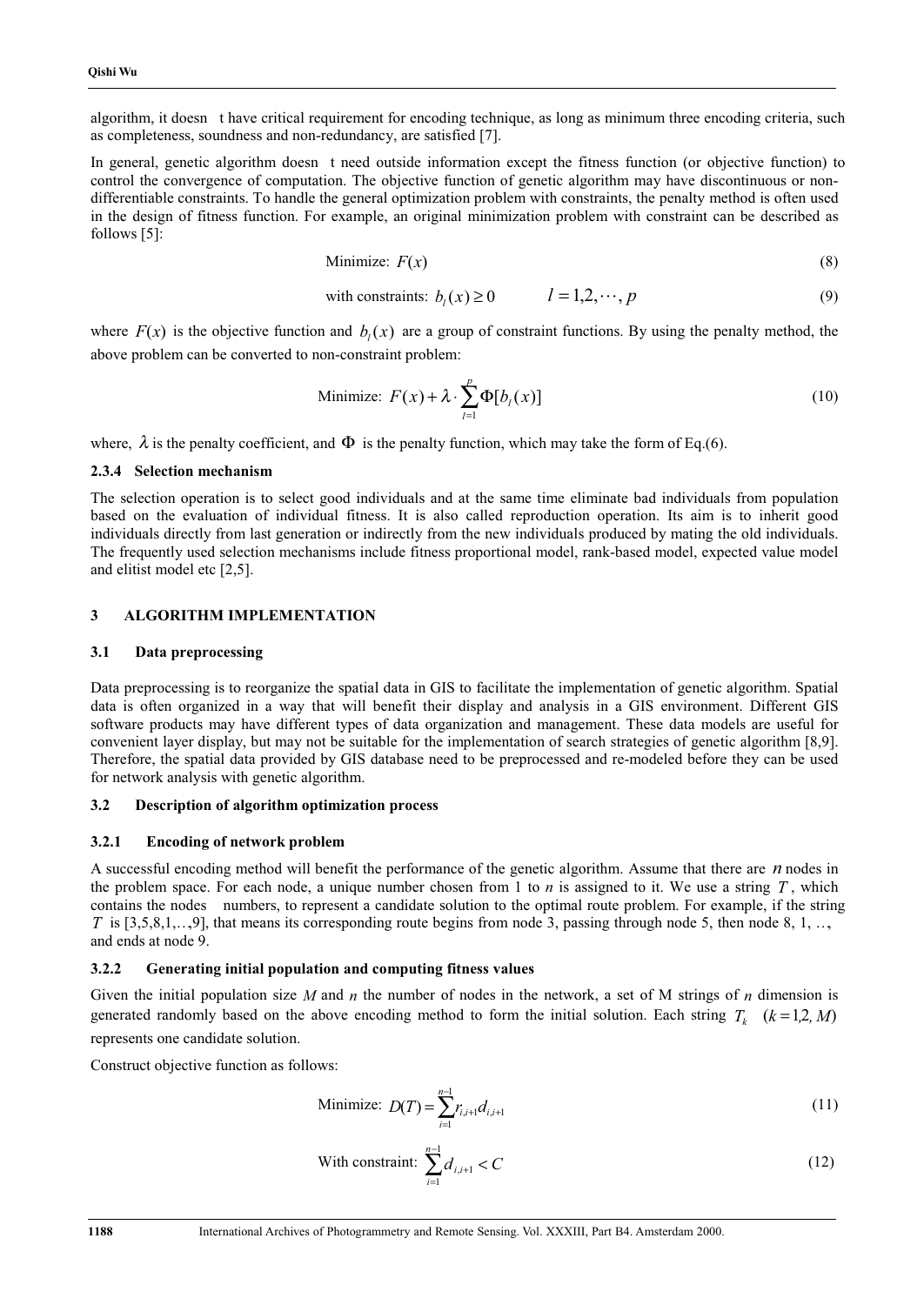Where,  $d_{i,i+1}$  and  $r_{i,i+1}$  are the distance and the resistance value between two neighbor nodes respectively, *i* is the index of node in a solution string *T* of *n* numbers, and *C* represents a constant length cons of node in a solution string *T* of *n* numbers, and *C* represents a constant length constraint of the whole path. The resistance value *i*,*i*+1 *r* is retrieved dynamically from a pre-defined geographical information table during the optimization process. Through the penalty method, the above problem can be converted to non-constraint problem**:**

Minimize: 
$$
D(T) + \lambda \left( \sum_{i=1}^{n-1} d_{i,i+1} - C \right)
$$
 (13)

Here,  $\lambda$  is a proper penalty coefficient. If one solution satisfies the constraint, i.e.  $\sum_{i=1}^{n-1} d_{i,i+1} < C$  $\sum_{i=1}^{\infty}$ <sup> $\alpha$ </sup> i<sub>i</sub> i +  $\int_{1}^{1} d_{i,i+1} < C$ ,  $\lambda$  is set to be 0,

otherwise  $\lambda$  carries a positive value. That means those good candidate solutions are not punished. Their fitness is determined only by their own objective function values determined only by their own objective function values.

Finally, the fitness function can be constructed as follows:

$$
f(T) = [D(T) + \lambda (\sum_{i=1}^{n-1} d_{i,i+1} - C)]^{-1}
$$
\n(14)

**3.2.3 Selection, crossover, mutation and inversion** same population size for each generation, the fitness of every newly generated child is compared with the minimum fitness of the whole population. If it is bigger than the minimum fitness, add this child to the population and remove the findividual with the minimum fitness: otherwise the new child will be eliminated individual with the minimum fitness; otherwise, the new child will be eliminated.

Two-point crossover is applied in our case. These two points are selected randomly. Given two parents as follows:

$$
8-2-7-3-/-5-1-6-/-4-9-10
$$
  

$$
1-3-5-2-/-9-6-4-/-10-7-8
$$

Again, where " /" represents the crossover points, the crossover operator produces two children:

$$
5-1-6-3-2-9-4-10-7-8
$$
  
0.6.4.8.2.7.3.5.1.10

The crossover operation generates new individuals by placing the crossover portion at the beginning of the other individual string and removing the duplicate genes individual string and removing the duplicate genes.

 $T_{\text{m}}$  is represented by reversing the order of the original individual. Given one parent as follows:  $p \mapsto \alpha$  resorganized by reversing the order of the order order original individual.  $\alpha$ 

$$
3 - 5 - 7 - (-1) - 2 - 8 - 9 - (-6) - 10 - 4
$$

Where the inversion are defined by two  $\mathcal{L}_{\mathbf{S}}$  signs, the inversion operator produces the following child:

$$
3 - 5 - 7 - (-9 - 8 - 2 - 1 - (-6 - 10 - 4
$$

 $T_{\text{c}}$  perform the mutation operation, two mutation points are selected randomly and the values of these two points are exchanged Given one parent as follows: exchanged. Given one parent as follows:

$$
\uparrow^{\text{2-9-3-7-1-4-5-1-8-6-10}}
$$

The mutation operator produces the following child:

$$
\uparrow
$$

## **3.3 Analysis of example**

To illustrate the performance of search strategy for genetic algorithm, a network of 80 nodes is used for optimization analysis. The population size is set to be 80. The probability of crossover and mutation is set to be 0 respectively. The convergence condition is that the generation number reaches the maximum generation number 350. respectively. The contract condition is that the generation is the generation is the commutation number  $\epsilon$  and  $\epsilon$  of  $\epsilon$  of  $\epsilon$  of  $\epsilon$  of  $\epsilon$  of  $\epsilon$  of  $\epsilon$  of  $\epsilon$  of  $\epsilon$  of  $\epsilon$  of  $\epsilon$  of  $\epsilon$  of  $\epsilon$  of  $\epsilon$ The following figures show the network graphs at generation  $\frac{1}{2}$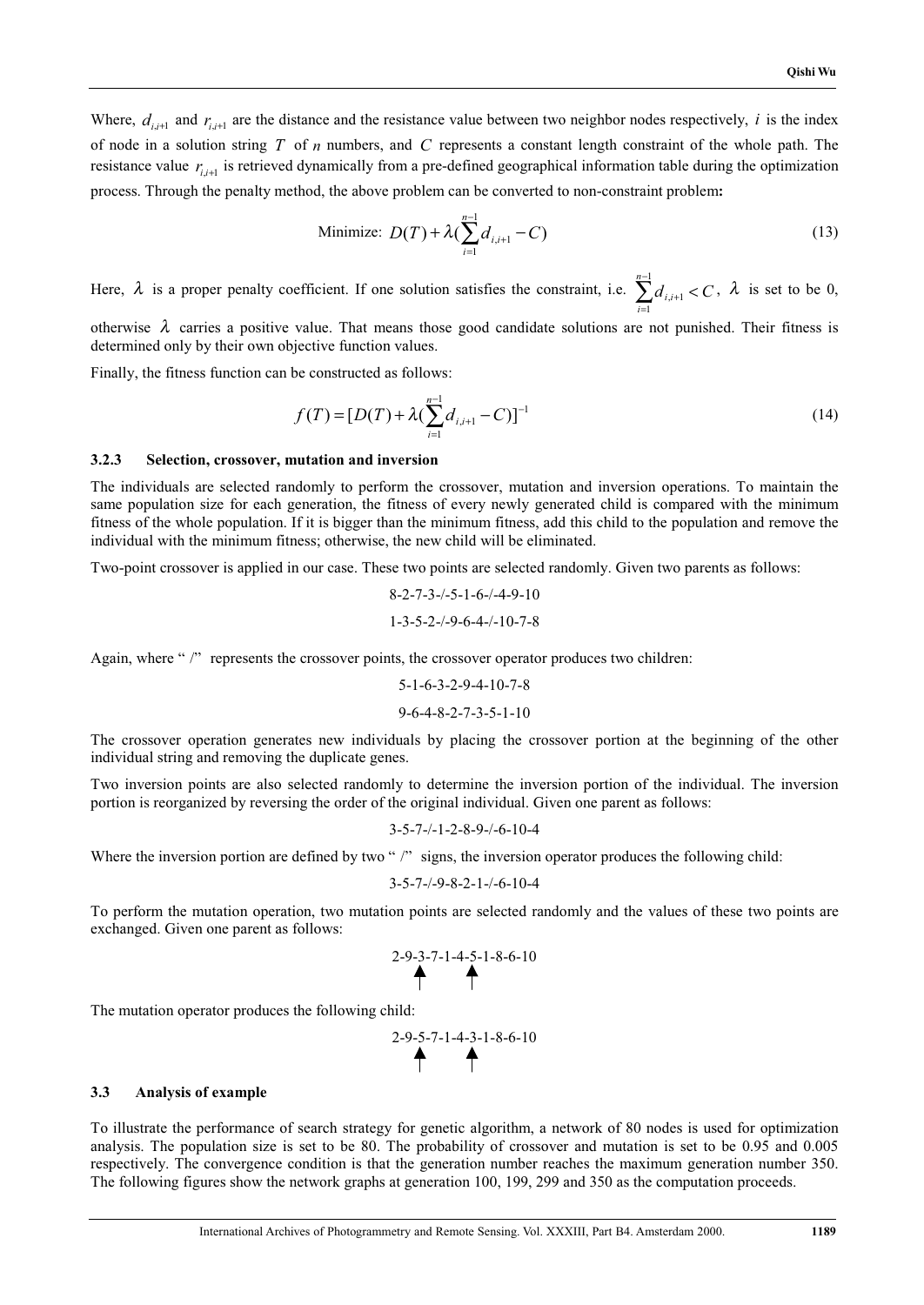

 $\mathcal{F}_{\mathbf{p}}$  . Network optimization graph with Gene $\mathcal{F}_{\mathbf{p}}$ 





 $\mathcal{G}$  3. Network optimization graph with Gene $\mathcal{G}$  and  $\mathcal{G}$  are  $\mathcal{G}$  in graph with General graph with General  $\mathcal{G}$  and  $\mathcal{G}$  are  $\mathcal{G}$  and  $\mathcal{G}$  are  $\mathcal{G}$  and  $\mathcal{G}$  are  $\mathcal{G}$  and  $\mathcal{G$ 

The curves on the right part of the above figures are the indicators of optimization process, which are related to the minimum distance of each generation. It shows that the optimization is proceeding rapidly in the beginn slow and stable at its late period. The difference of the indicator values between two consecutive generations can be used as an alternative convergence condition. The total CPU time is about 30 seconds on Pentium (II) 300 MHz. The Let figure shows that the final result has annoached the ontimal route  $\mathbf{e}$ 

### **CONCLUDING REMARKS**  $\overline{\mathbf{4}}$ **4 CONCLUDING REMARKS**

As a high efficient search strategy for global optimization, genetic algorithm demonstrates favorable performance on solving the combinatorial optimization problems. The best route selection problem in network analysis can with genetic algorithm through efficient encoding, selection of fitness function and various genetic operations. Crossover is identified as the most significant operation to the final solution. The solution process is robust and can rapidly lead to the optimal solution and remain stable there. Experience also shows that the designed implementation method is effective in terms of computation time and complexity. Tests of route selection for a moderate complicated network are conducted and their results show the efficiency of the algorithm and support our analyses. Further efforts will be made on the integration of genetic algorithm with commercial GIS packages, enhance the adaptability of the algorithm and expand its applications into broader GIS tonics algorithm and expand its applications into broader GIS topics.